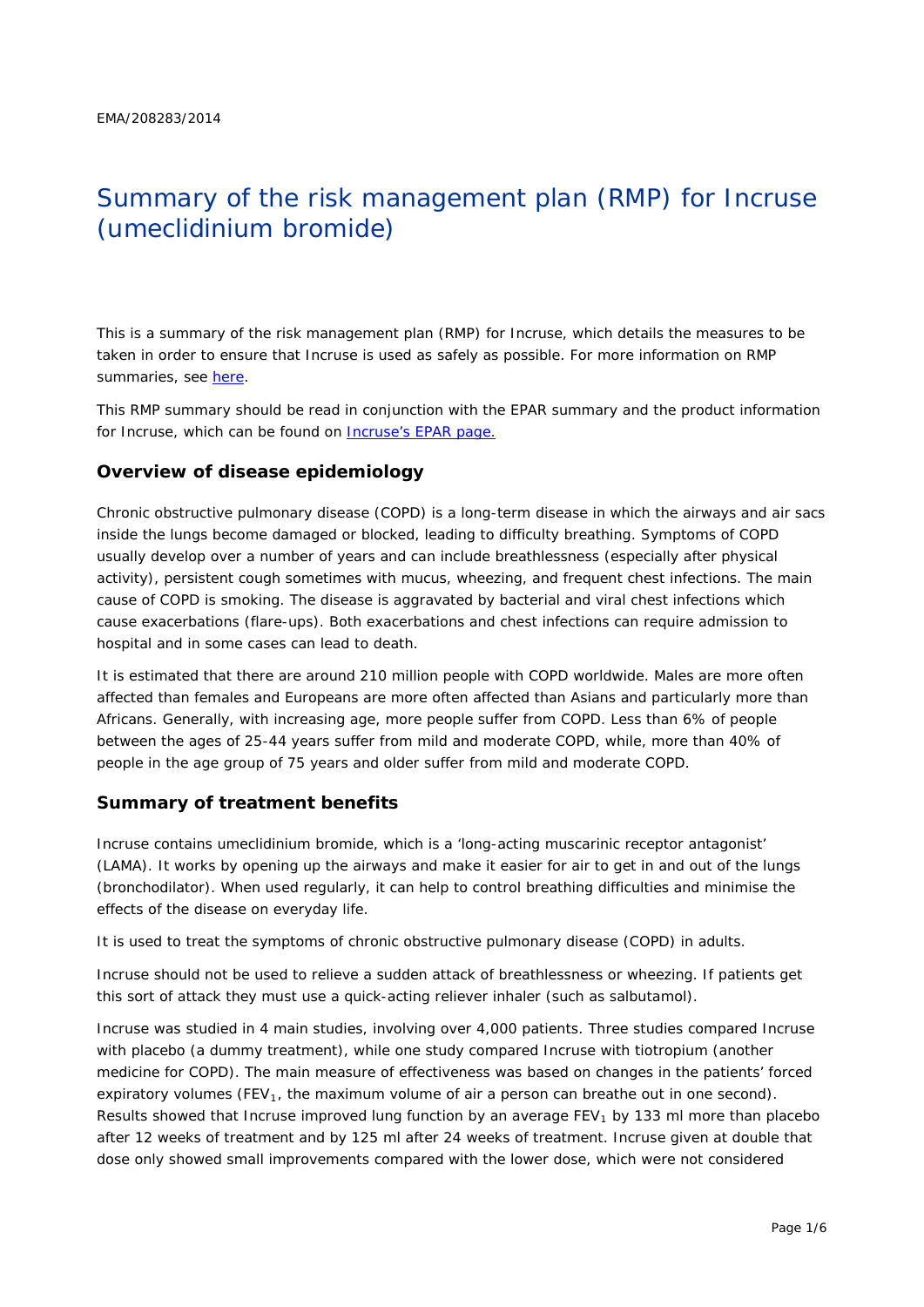relevant. In the study comparing Incruse with tiotropium,  $FEV<sub>1</sub>$  improvements over 24 weeks were similar for both medicines.

The studies also showed an improvement in symptoms such as breathlessness and wheezing.

Taken together, the results from all the studies support the use of Incruse as a once-daily bronchodilator treatment to relieve symptoms in adult patients with COPD.

## **Unknowns relating to treatment benefits**

Most of the patients included in the studies were white (89%), male (65%) and had an average age of 63 years, across all treatments. There is no evidence to suggest that results would be different in nonwhite subjects.

## **Summary of safety concerns**

#### *Important identified risks*

None identified.

#### *Important potential risk*

| <b>Risk</b>                                                                                                                                                              | What is known                                                                                                                                                                                                                                                                                                                                                                                                                   |
|--------------------------------------------------------------------------------------------------------------------------------------------------------------------------|---------------------------------------------------------------------------------------------------------------------------------------------------------------------------------------------------------------------------------------------------------------------------------------------------------------------------------------------------------------------------------------------------------------------------------|
| Problems affecting the heart and the blood vessels<br>in the brain.<br>(Cardio- and Cerebrovascular disorders)                                                           | Umeclidinium bromide is a LAMA. It is known that<br>other LAMAs have been associated with effects on<br>the heart such as irregular heart beat (including<br>atrial fibrillation and tachycardia). There is also a<br>potential risk of cebrovascular events (stroke,<br>transient ischaemic attack, central nervous<br>system haemorrhages).<br>Incruse should be used with caution in patients<br>with severe heart problems. |
| Temporary narrowing of the airways (paradoxical<br>bronchospasm) which occurs suddenly leading to<br>difficulties in breathing or wheezing (Paradoxical<br>bronchospasm) | Inhaled medicines which make breathing easier<br>have sometimes caused the opposite effect, and<br>may cause tightness of the chest, coughing,<br>wheezing or breathlessness immediately after<br>taking the medicine, which may be life<br>threatening. If any of these symptoms occur, the<br>use of Incruse should be stopped and medical<br>help should be sought immediately.                                              |
| Narrow angle glaucoma (a type of condition with<br>high eye pressure)                                                                                                    | Long-acting muscarinic antagonists like Incruse<br>have been reported to cause a rare type of<br>glaucoma called narrow angle glaucoma. Some<br>people with pre-existing eye conditions may be<br>more prone to this effect. As it is important that<br>COPD be adequately treated, some patients with<br>pre-existing narrow angle glaucoma may receive<br>Incruse following medical advice, if considered<br>necessary.       |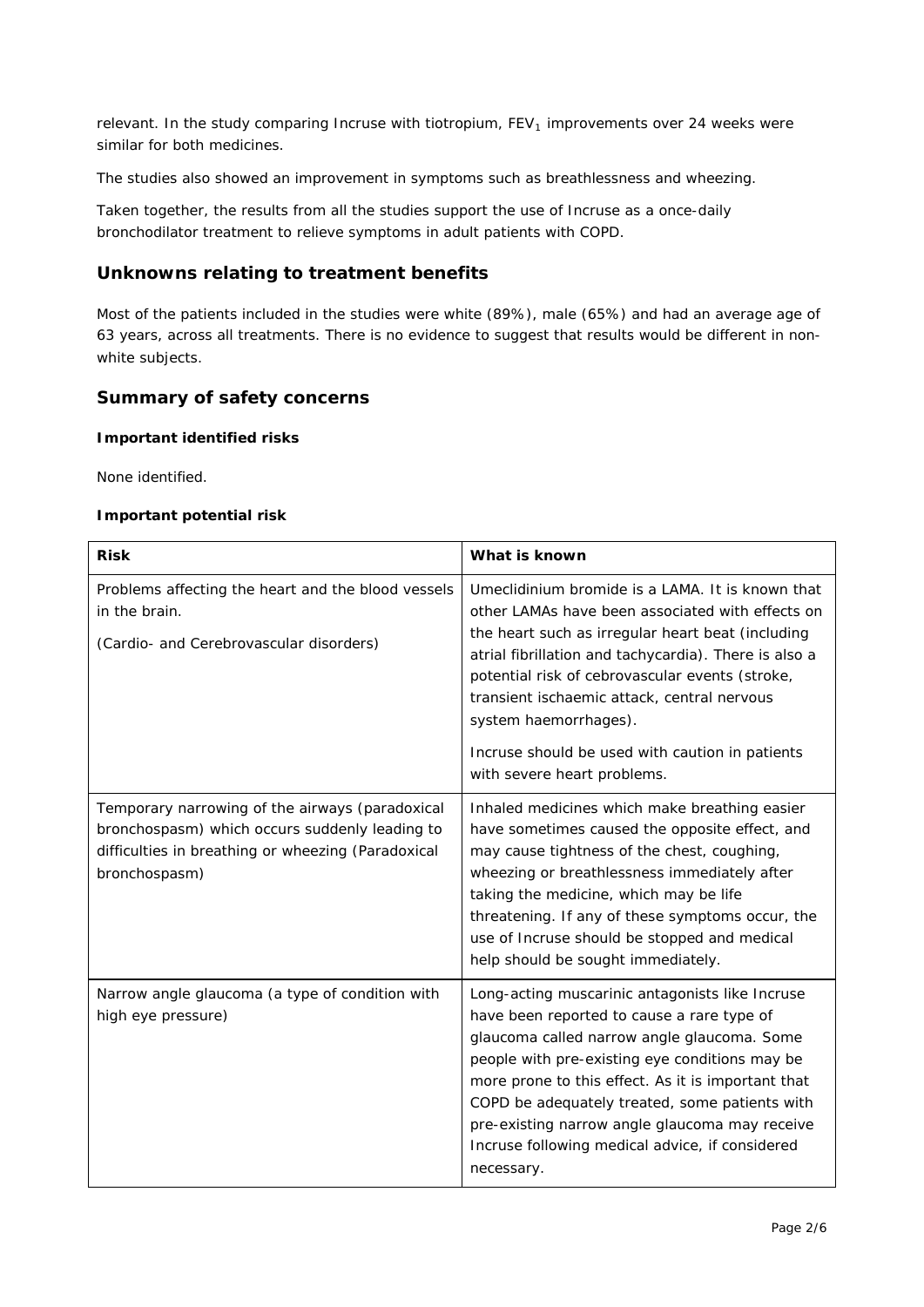| <b>Risk</b>                                                | What is known                                                                                                                                                                                                                                                                                                                                                                                                                    |
|------------------------------------------------------------|----------------------------------------------------------------------------------------------------------------------------------------------------------------------------------------------------------------------------------------------------------------------------------------------------------------------------------------------------------------------------------------------------------------------------------|
| Sudden inability to pass urine<br>(Urinary retention)      | Long-acting muscarinic antagonists like Incruse<br>have been reported to cause a sudden inability to<br>pass urine (urinary retention). Some elderly male<br>patients who have other medical conditions, such<br>as an enlarged prostate may be more prone to<br>urinary retention. It is important for COPD to be<br>well treated, so some patients with these<br>conditions may receive Incruse following medical<br>advice.   |
| Lower respiratory tract infection (including<br>pneumonia) | Pneumonia is inflammation of the tissue in one or<br>both of the lungs and it is usually caused by an<br>infection. Pneumonia can be more common and<br>serious in people who smoke or have lung<br>conditions, such as COPD. In studies with Incruse,<br>a higher number of lung infections, including<br>pneumonia, were seen in those patients taking<br>twice the recommended dose compared to<br>patients taking a placebo. |

## *Missing information*

| <b>Risk</b>                                                | What is known                                                                                                                                                                                                                                                                                                                                                                                                                        |
|------------------------------------------------------------|--------------------------------------------------------------------------------------------------------------------------------------------------------------------------------------------------------------------------------------------------------------------------------------------------------------------------------------------------------------------------------------------------------------------------------------|
| Safety in patients who are pregnant or breast-<br>feeding  | For Incruse, there are no studies on exposure<br>during pregnancy. During pregnancy, Incruse<br>should be used with caution. In patients with<br>COPD who become pregnant, it is important that<br>COPD is controlled, so some patients may receive<br>Incruse following medical advice.<br>It is not known whether Incruse passes into<br>human breast milk and it should therefore be<br>used with caution in breastfeeding women. |
| Safety in patients who have used the medicine<br>long-term | LAMAs have been used successfully in the long<br>term treatment of COPD (beyond one year).<br>Incruse has been studied for periods of up to one<br>year. Despite this limited information, there is no<br>indication that Incruse is less safe when used<br>long-term.                                                                                                                                                               |
| Use in patients with severe liver problems                 | Incruse has not been studied in patients with<br>severe liver problems. Therefore, the safety of<br>Incruse in these patients is unknown. It is<br>important for COPD to be well treated, so some<br>patients with severe hepatic impairment may                                                                                                                                                                                     |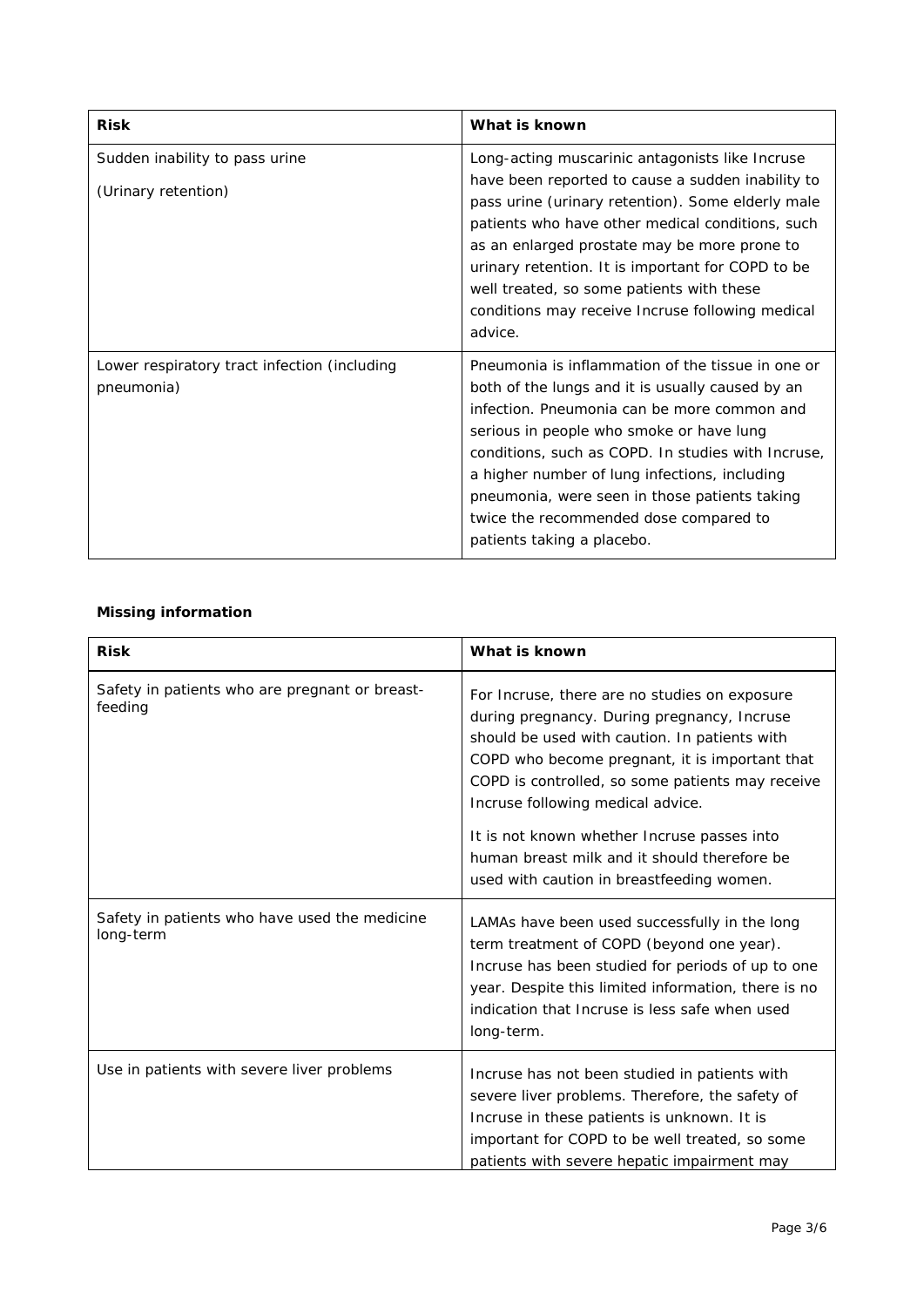| <b>Risk</b>                      | What is known                                                                                                                                                                                                                                                                                                        |
|----------------------------------|----------------------------------------------------------------------------------------------------------------------------------------------------------------------------------------------------------------------------------------------------------------------------------------------------------------------|
|                                  | receive Incruse following medical advice.                                                                                                                                                                                                                                                                            |
| Interaction with other medicines | Incruse has been tested to see if it interacts with<br>other medicines. Some additional laboratory tests<br>have been requested. As some medicines may<br>affect how Incruse works, patients should tell<br>their doctor or pharmacist if they are taking, have<br>recently taken or might take any other medicines. |

## **Summary of risk minimisation measures by safety concern**

All medicines have a summary of product characteristics (SmPC) which provides physicians, pharmacists and other healthcare professionals with details on how to use the medicine, and also describes the risks and recommendations for minimising them. Information for patients is available in lay language in the package leaflet. The measures listed in these documents are known as 'routine risk minimisation measures'.

The SmPC and the package leaflet are part of the medicine's product information. The product information for Incruse can be found on **Incruse's EPAR** page.

This medicine has no additional risk minimisation measures.

## **Planned post-authorisation development plan**

| Study/activity<br>(including study<br>number)                                                                                                                                                                                                                                             | <b>Objectives</b>                                                                                                                                                                                                                                                                                                                                                                                                                          | <b>Safety concerns</b><br>/efficacy issue<br>addressed                                                                                               | <b>Status</b> | <b>Planned date for</b><br>submission of<br>(interim and)<br>final results |
|-------------------------------------------------------------------------------------------------------------------------------------------------------------------------------------------------------------------------------------------------------------------------------------------|--------------------------------------------------------------------------------------------------------------------------------------------------------------------------------------------------------------------------------------------------------------------------------------------------------------------------------------------------------------------------------------------------------------------------------------------|------------------------------------------------------------------------------------------------------------------------------------------------------|---------------|----------------------------------------------------------------------------|
| Study 201038: A<br>Post-Authorisation<br>Safety<br>Observational<br>Cohort Study to<br>Quantify the<br>Incidence and<br>Comparative<br>Safety of Selected<br>Cardiovascular<br>Events in COPD<br>patients using<br>Inhaled UMEC/VI<br>or Inhaled UMEC<br>versus Tiotropium<br>Handihaler. | To quantify the<br>incidence of selected<br>cardiovascular and<br>cerebrovascular events<br>of interest after the<br>start of exposure to<br>umeclidinium bromide<br>(UMEC)/ vilanterol (VI)<br>combination or UMEC<br>alone in the licensed<br>indication, in the post<br>marketing setting,<br>specifically in the COPD<br>patients managed in<br>primary care in multiple<br>European countries and<br>compare with the<br>incidence of | Cardio- and<br>Cerebrovascular<br><b>Disorders</b><br>Lower repiratory<br>tract infections<br>(including<br>pneumonia)<br>Safety in long-term<br>use | Planned       | Final report: Q3<br>2024                                                   |
|                                                                                                                                                                                                                                                                                           | cardiovascular events of                                                                                                                                                                                                                                                                                                                                                                                                                   |                                                                                                                                                      |               |                                                                            |

#### *List of studies in post-authorisation development plan*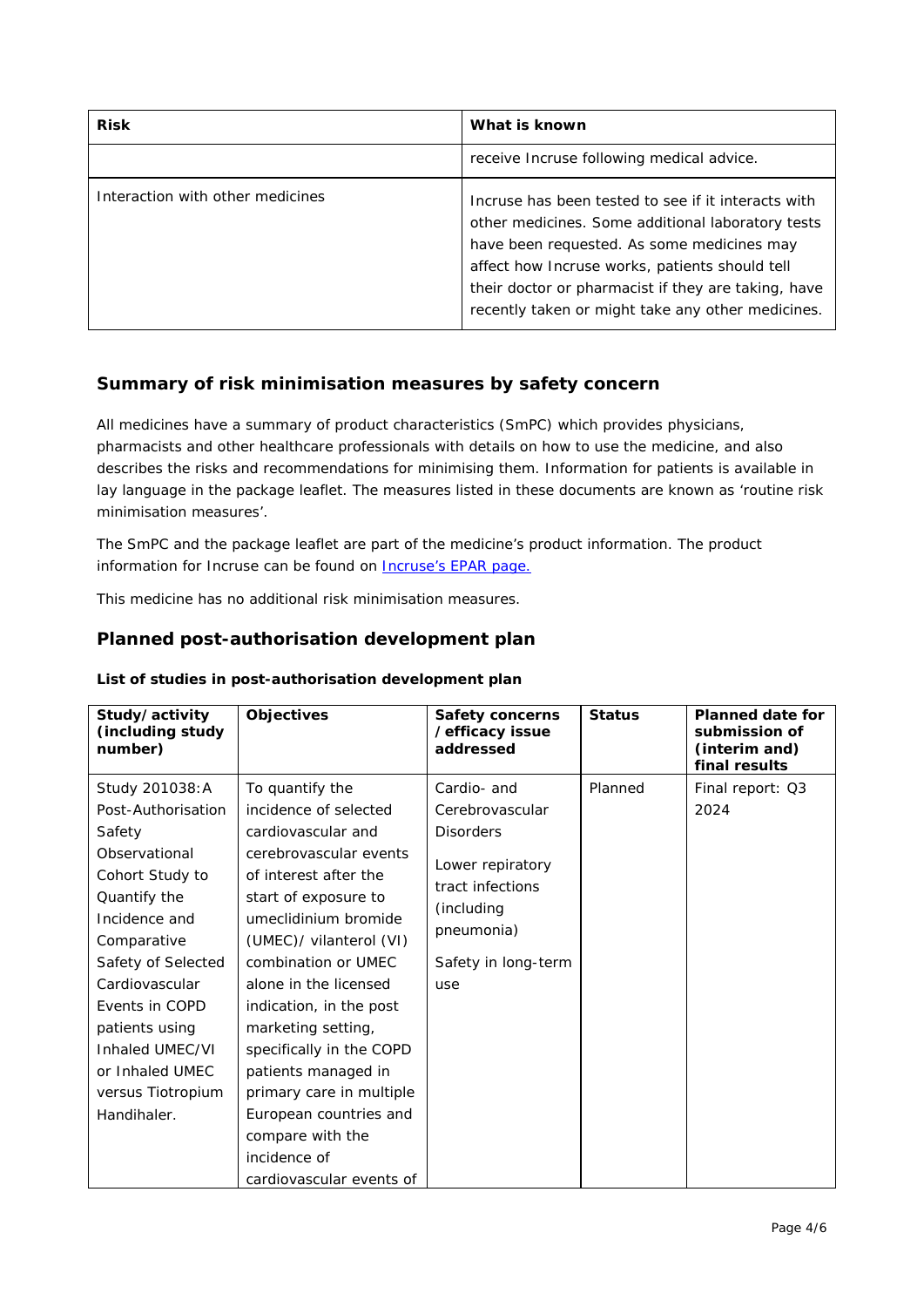| Study/activity<br>(including study<br>number)                                                                                                                                                                                                                                                       | <b>Objectives</b>                                                                                                                                                                                                                                                                                                                                                                                                                                                                                                                                                         | <b>Safety concerns</b><br>/efficacy issue<br>addressed                                                                   | <b>Status</b> | <b>Planned date for</b><br>submission of<br>(interim and)<br>final results |
|-----------------------------------------------------------------------------------------------------------------------------------------------------------------------------------------------------------------------------------------------------------------------------------------------------|---------------------------------------------------------------------------------------------------------------------------------------------------------------------------------------------------------------------------------------------------------------------------------------------------------------------------------------------------------------------------------------------------------------------------------------------------------------------------------------------------------------------------------------------------------------------------|--------------------------------------------------------------------------------------------------------------------------|---------------|----------------------------------------------------------------------------|
|                                                                                                                                                                                                                                                                                                     | interest after the start<br>of exposure to<br>tiotropium (Handihaler)<br>over 24 months follow-<br>up.                                                                                                                                                                                                                                                                                                                                                                                                                                                                    |                                                                                                                          |               |                                                                            |
| WWE117397<br>(formerly<br><b>WEUSKOP6679):</b><br>Post-authorisation<br>Safety Electronic<br><b>Medical Records</b><br>Database Cohort<br>Study of New<br>Users of Inhaled<br>UMEC/VI or new<br>users of inhaled<br>UMEC in the<br>Primary Care<br>Setting: UK EMR<br>Distributed<br>Network Study. | Primary: Drug<br>utilisation review of new<br>users of UMEC/VI and<br>new users of UMEC<br>compared to the COPD<br>patients initiating long-<br>acting bronchodilators.<br>Secondary: Quantify the<br>disease burden of COPD<br>and estimate the<br>incidence of<br>cardiovascular and<br>cerebrovascular events<br>of interest among new<br>users of UMEC/VI, new<br>users of UMEC and a<br>comparator (selected<br>from new long-acting<br>bronchodilator users)<br>among those with no<br>ongoing management<br>for the events of<br>interest at observation<br>start. | Cardio- and<br>Cerebrovascular<br><b>Disorders</b><br>Lower repiratory<br>tract infections<br>(including<br>pneumonia)   | Planned       | Final report:<br>Q2 2020                                                   |
| Regulatory review<br>of the submission<br>has highlighted<br>additional in vitro<br>drug interaction<br>investigations<br>which should be<br>completed.                                                                                                                                             | Additional investigations<br>to provide information<br>to address:<br>binding of UMEC to<br>microsomes and<br>recalculation of I/Ki in<br>the gut based on free<br>drug concentrations<br>providing data for UMEC<br>as a substrate for BCRP<br>and BSEP<br>provide further<br>clarification for the lack<br>of effect of UMEC in CYP                                                                                                                                                                                                                                     | A series of post<br>authorisation in<br>vitro studies will<br>determine the<br>potential for drug-<br>drug interactions. | Planned       | Final report: Q1<br>2015                                                   |